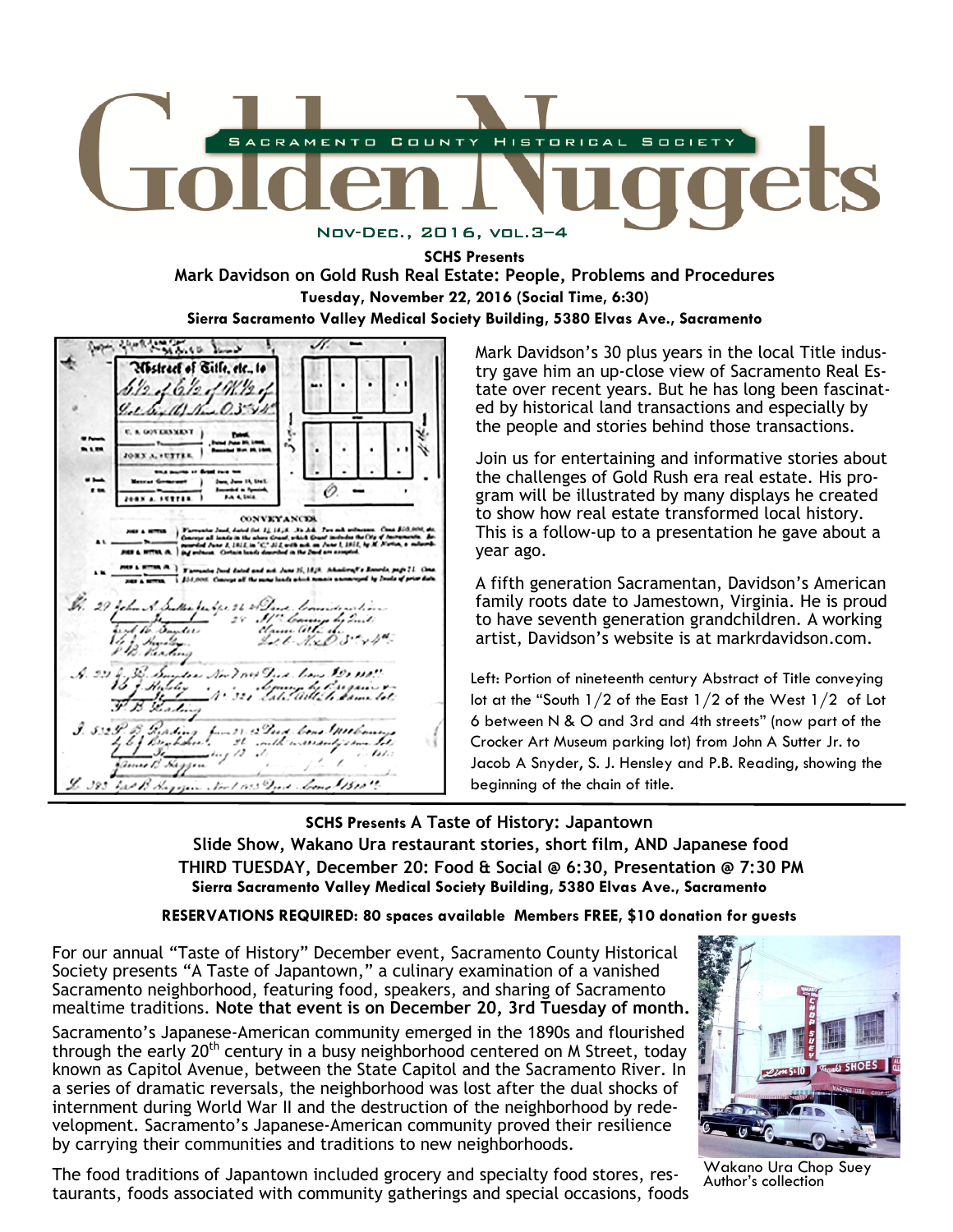served around the family table, recipes borne of necessity, hardship and rationing during internment, the importance of rice as a California crop and a dietary staple, and even stories of bootleg *sake* production during Prohibition.

To guide us on this journey to Japantown, SCHS Vice-President William Burg will provide a slide show of historic photos planned for use in a 2017 Japantown exhibit at the California History Museum. Priscilla Ouchida, Sacramento native and former executive director of the national Japanese-American Citizens' League, will share stories of Wakano Ura, a restaurant founded by her grandfather that featured both Chinese and Japanese recipes during its 90 year history. CSUS history professor Jeffrey Dym will show his short film "A Neighborhood Lost—Sacramento's Japantown."

Sacramento County Historical Society will provide appetizers, sides, and desserts from Oto's Marketplace, including traditional items that may have been found in Sacramento's Japantown, in addition to more contemporary selections. To order accurately, it is vital that we know the number attending, so **RESERVATIONS ARE REQUIRED.** Free entry to this event is a benefit for SCHS members who reserve online. Non-member tickets are \$10. Space is very limited so please **reserve a seat** as soon as possible at *tasteofjapantown.brownpapertickets.com*. Member reservation "cost" will be 0, nonmembers will pay \$10, including the brownpapertickets.com fee. The attendees list will come from the website.

**If you do not have internet access,** you may leave your request at 916-572-9858, but please speak clearly, spell your last name, and leave a callback number so we can confirm your reservation. We expect to fill up quickly, as admission is limited to the first 80 reservations. **Reservations close Dec. 13 or when we have 80 people.** 

### **Remembering Bill Mahan**

By Clare Ellis

William E. "Bill" Mahan, who taught generations of Sacramentans as a high school history teacher for 14 years and at Sacramento City College for 22 years, died August 18th in Sacramento at the age of 85. Educator, historian, writer, voracious reader, and art lover, Bill was also an avid runner and cross-country coach, a tour guide at the Old City

Cemetery, a volunteer in the Central Library's Sacramento Room, and a friend to many.

Born in 1930 in Illinois, Bill grew up there and in Wisconsin. He received his undergraduate degree from San Jose State University and his master's in history from Stanford University.



Bill's love of history did not begin and end in the classroom. He had his students research early Sacramento pioneers interred in the Old City Cemetery and with the students developed a tour he presented annually for many years. He was the first person to utilize the cemetery as a historical resource, helping pave the way some years later for John Bettencourt, Bob LaPerriere and others on the Old City Cemetery Committee to organize its popular public tours, which in turn eventually led to the revitalization of the Old City Cemetery.

Bill published articles in *California History*, the journal of the California Historical Society, the *Sacramento Bee*, and elsewhere, and wrote and produced television programs on local history and public art. In the 1980s he and artist Darrell Forney, who both taught at Sacramento City College, spearheaded the effort to have the 1937 Ralph Stackpole WPA mural in the college auditorium restored. Bill served on the board of the Sacramento County Historical Society and compiled a comprehensive index to the SCHS periodical, *Golden Notes*. He was appointed to the Sacramento Historical Landmarks Commission.

After he retired Bill continued to give to the community. He worked at the voter registration table at Sacramento City College, and volunteered at Happy Tails animal adoption center as well as the Sacramento Room, the rare book room at the Central Library. He came to the Sacramento Room every week for years and was a great asset. He worked on many projects and was outstanding at assisting people who came in to do serious research.

Bill Mahan lived an active full life, touching many other lives. What is written here does not begin to detail all of his interests and accomplishments. Our sincere sympathy to Penny Harding, his partner of 35 years, and his family, and many friends. These thoughts from Ms. Harding sum up my friend perfectly:

> He was truly a good man, ready to change if it was the right thing to do, always eager to hear opinions which differed from his own, fearless until he took his last breath. His positive attitude made him a joy to live with.

Editor's Note: Clare Ellis is a longtime SCHS Board Member and a retired Sacramento Room Librarian. Bill Mahan's passing occurred just after the September-October *Golden Nuggets* went to the printer. In lieu of a memorial service, Bill suggested that donations be made to the Sacramento Room of the Sacramento Public Library where he spent so much of his volunteer time.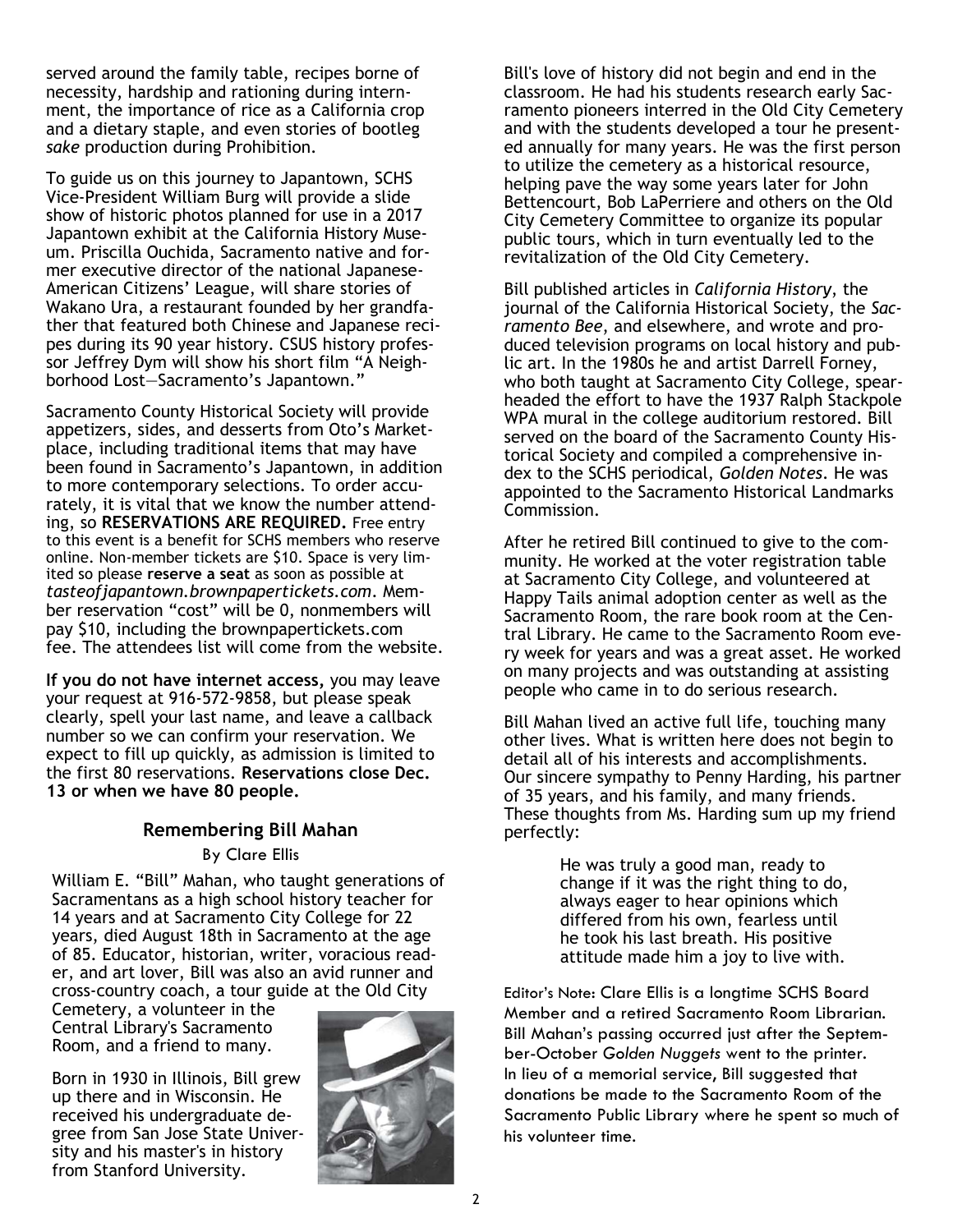### **THE GREAT PRUNE BEAR OF SACRAMENTO**

By William Burg

The "Great Prune Bear" was a little known but memorable Sacramento exhibit displayed at two World's Fairs, held in St. Louis, Missouri, in 1904, and Portland, Oregon, in 1905—a huge bear made entirely of prunes!

The 1904 St. Louis fair was held to honor the centennial of the Louisiana Purchase and the Lewis & Clark Expedition. In this era, California was becoming an agricultural powerhouse. After the Gold Rush, settlers realized the enormous potential of our fertile soil. Los Angeles oranges became the national symbol of California, and the Central Valley transitioned from cereal grains to fruits and vegetables.

The California display showed the full bounty of the state's agricultural products, but its centerpiece was a life-sized model of a grizzly bear made of prunes reared up on its hind legs. Prunes were provided by the Sacramento Valley Development Association, a regional consortium of farm owners. The "Prune Bear" had gleaming teeth and flashing electric eyes, attracting visitors to enter the exhibit. Visitors could enter a contest, guessing the number of prunes used to build the bear. Winners took home boxes of prunes.



St. Louis Prune Bear Exhibit , 1904

In 1905, Portland hosted the Lewis and Clark Centennial Exposition celebrating the 100th anniversary of the explorers' arrival. California was well-represented at this fair with its own building. Sacramento County displays included a model hop farm made of hops by Lovdal Brothers, a pyramid of beer bottles from the Buffalo Brewery in the shape of a giant beer bottle, a 12-foot high mural of the Great Seal of California made of dried beans, and a model of the California State Capitol made of nuts. Other displays included Pioneer Pickle Works pickles, Capitol Paste Company's pasta, and T.H. Burden Company's "Grandma's Pepper Sauce."

In the California Building's rotunda, guarding the Capitol Building model, stood a new Great Prune Bear. In addition to its electric eyes, the 1905 Prune Bear featured a "graphophone" in its jaws (an early Edison record player.) Reports do not document whether the bear played music, spoke a pre-recorded speech, or simply emitted bear-like growls, but photos and stories of both Fairs prominently featured the Great Prune Bear.



Editor's Epilog: The Great Prune Bear recently returned, complete with flashing electric eyes, at the Farm to Fork Festival on Capitol mall, where the Sacramento County Historical Society and Sacramento Book Collectors Club shared a booth. The text and photo above came from panels created by William Burg (far left), who also built the bear, to share a splendid story of the Sacramento Valley's early promotions of its agriculture.

## **Announcing New** *Let's Make History Together* **Volunteer Programs**

**SCHS has decided to boldly take its volunteer program to the next level.** By the end of 2016 we will be unveiling a new, comprehensive volunteer program, along with exciting new volunteer opportunities. Please join our focused regional effort to elevate our unique history toward greater national recognition!

Right now, **we're looking for a few brave souls to help us initiate and develop programs and projects**, working directly with our Board Members as we recognize and spotlight our regional heritage. Together, we can make a difference in building a brighter future through projects and programs that teach all of us the value of learning about where we've been in order to understand where we want to go. If you are interested in taking on a leadership role now on a new events committee or in helping the volunteer program coordinator develop the comprehensive program, email *volunteer4schs@gmail.com*, or call Gregg at (916) 799-2400.

By early 2016, more volunteer opportunities will be available in events and program planning, as well as in IT and web design, archivist/historian work, California Historical Landmark survey and more. Contact us about these future opportunities too. **Not restricted to members only**.

### **Check out our new web pages!**